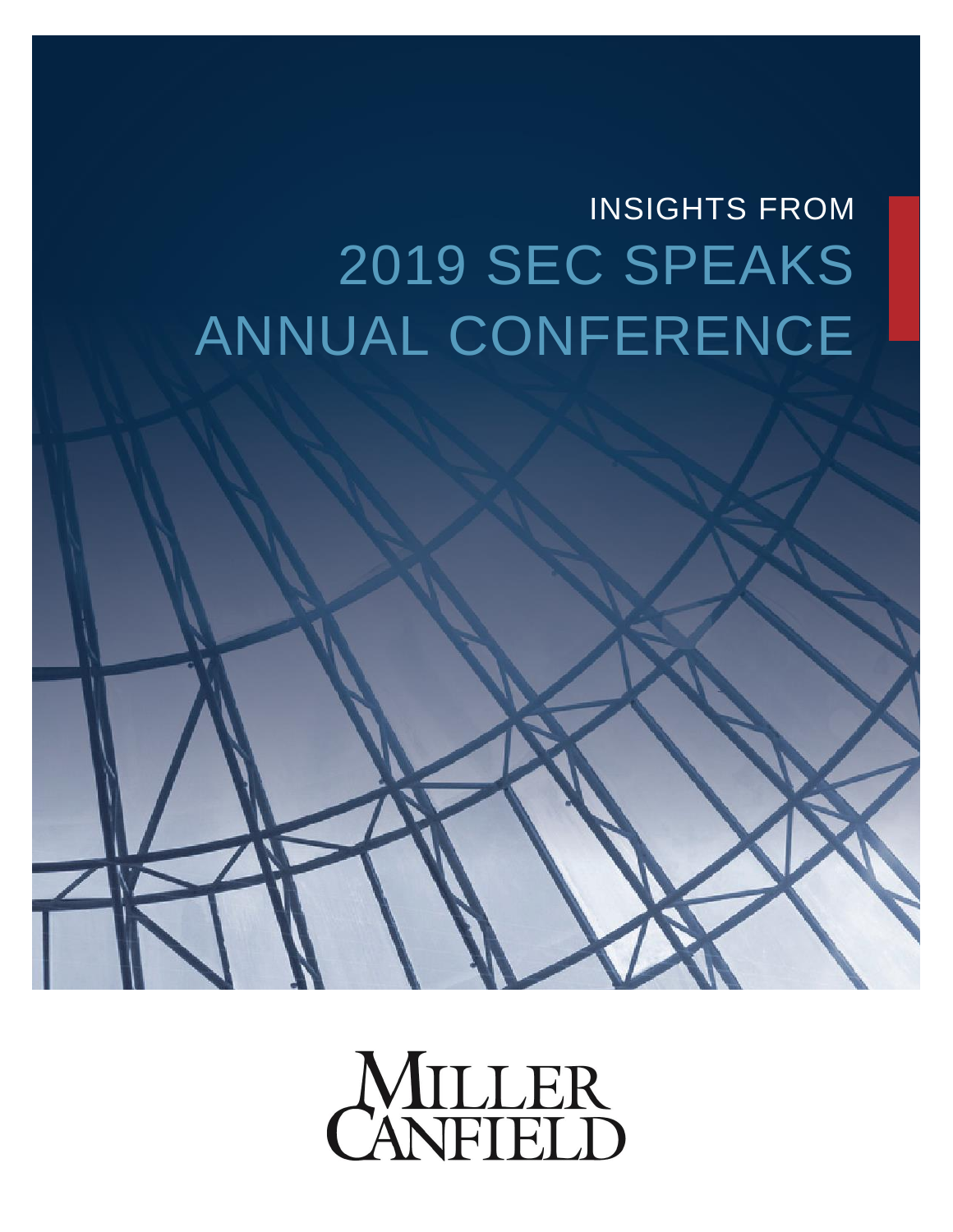## **Summary of Information from the 2019 SEC Speaks Annual Conference**

The SEC Speaks conference held in Washington, D.C., on April 8-9, 2019 offered perspectives from the current Securities and Exchange Commission Chairman, Commissioners, Division Directors, and Staff about the current initiatives and direction of the SEC for the coming year.

Both public companies trading on public stock exchanges and private companies involved in mergers or acquisitions will benefit from the insight obtained from the regulatory body responsible for regulating the issuance, purchase and sale of their ownership interests.

All SEC leaders at the meeting were consistently focused on the following topics:

- The effect of Brexit on the U.S. capital markets, including risk disclosure obligations related thereto
- **Making U.S. public markets and capital cheaper and more accessible to companies, such as by creating** new capital formation rules, scaling required disclosures for smaller reporting companies, and creating new private placement exemptions
- The role of digital assets like Bitcoin and other cryptocurrency and whether they are investment contracts and thus securities subject to regulation under the Supreme Court's *Howey* test
- Prioritizing the introduction of the long-awaited Regulation Best Interest, which would hold broker-dealers to the same fiduciary standard as investment advisors: to act in the best interest of their retail investment customers ahead of their own interests
- The Supreme Court's recent decision in *Lorenzo v. SEC* and its holding that disseminating a false statement that a defendant does not "make" under the Court's *Janus* decision can still lead to securities fraud liability under Rule 10b-5(a) and (c)

The following report contains highlights from the remarks of the SEC Chairman Jay Clayton and SEC Commissioners Robert Jackson, Hester Peirce and Elad Roisman, as well remarks from the leaders of various SEC offices and divisions. The views expressed by the SEC personnel during the conference were their own and do not necessarily reflect the views of the SEC.

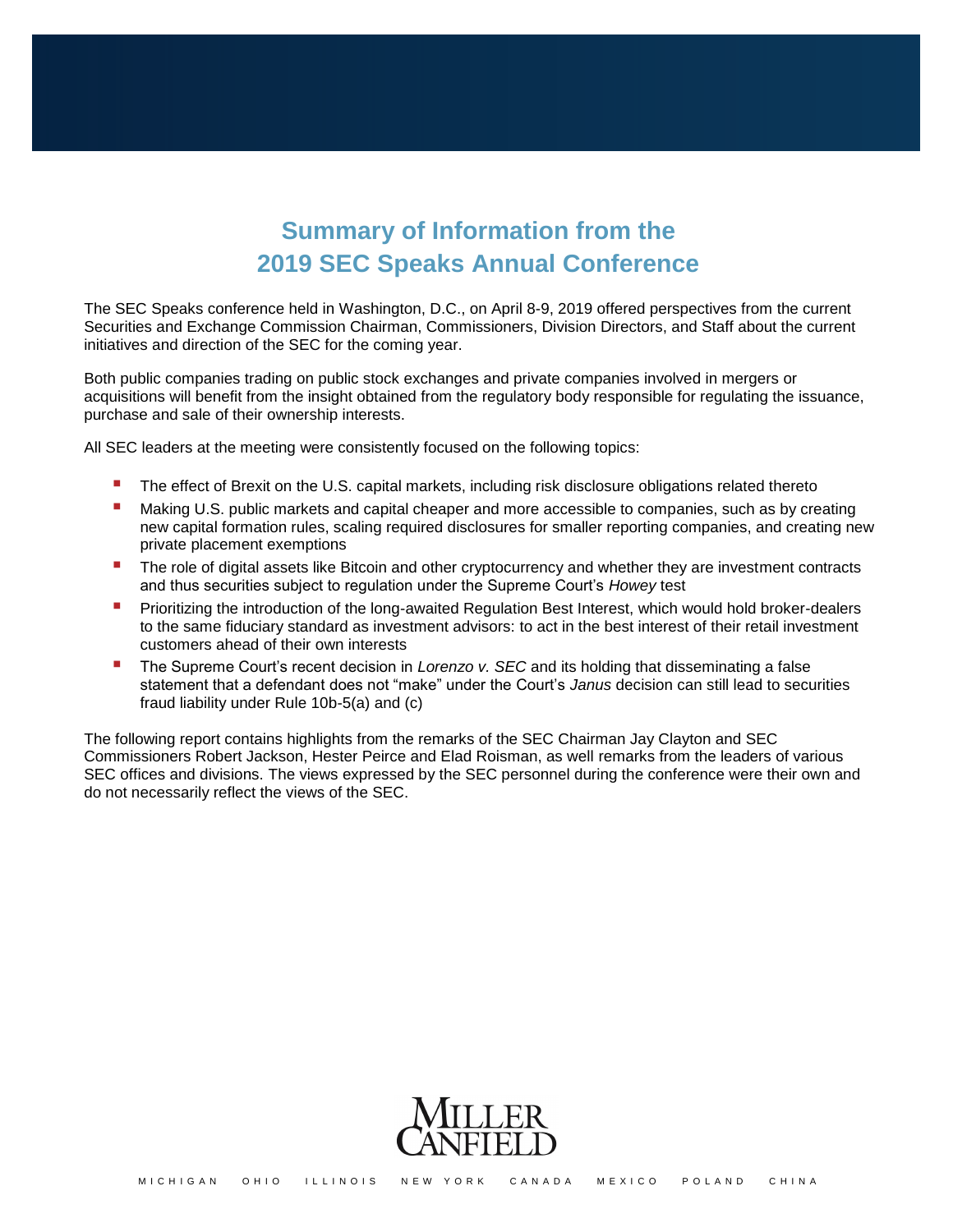#### **Chairman Clayton Emphasizes Protecting Investors with Transparent Disclosures from the SEC and the Firms and Financial Professionals it Regulates**

Chairman Clayton reaffirmed the SEC's mission to protect investors, ensure fair and efficient markets and facilitate capital formation. Chairman Clayton listed five factors that affect the SEC's mission:

- 1. Its ability to attract and retain quality staff
- 2. Investing in technology to oversee increasingly complex markets
- 3. The need to divert resources to changes in the markets
- 4. Assessing the effect of Brexit and other events beyond the SEC's control which affect U.S. investors
- 5. The ability to assess and react to risk

Chairman Clayton also touted the following accomplishments of the SEC this year:

- The SEC's recent U.S. Supreme Court victory in *Lorenzo v. SEC*, wherein the Court ruled that, in SEC enforcement cases, false statements that do not lead to liability under Rule 10b-5(b) because a defendant may have not "made" the statement, can still fall within the scope of "scheme" liability under Rule 10b-5(a) and (c) if the defendant "disseminates" the statement with scienter
- The SEC advanced 23 of 26 proposed rules on its agenda into comment
- **The Division of Corporate Finance took actions to encourage capital formation and drive a trend back to** registered markets, where he thinks investors are offered greater protection
- The SEC sought comments on more disclosure rules for ETF and open-ended mutual funds given the increased ownership of these investment vehicles by investors
- The SEC is prioritizing finalization of its Best Interest regulation, which the Chairman described as a "top" priority for me"
- The SEC brought enforcement actions relating to digital assets like Bitcoin and other cryptocurrency
- The SEC obtained settlements from mutual funds for putting investors in higher-cost funds when the same funds or options were available for a lower cost
- Returning \$794 million to investors harmed by misconduct

Chairman Clayton identified three key areas for SEC enforcement this year:

- 1. Compliance and risk assessment in critical markets and infrastructure
- 2. Regulation of digital assets like Bitcoin and other cryptocurrencies
- 3. Focus on cybersecurity

Chairman Clayton was proud of the investor town hall meetings he and other SEC leaders have conducted outside of Washington, which he said provided "valuable information."

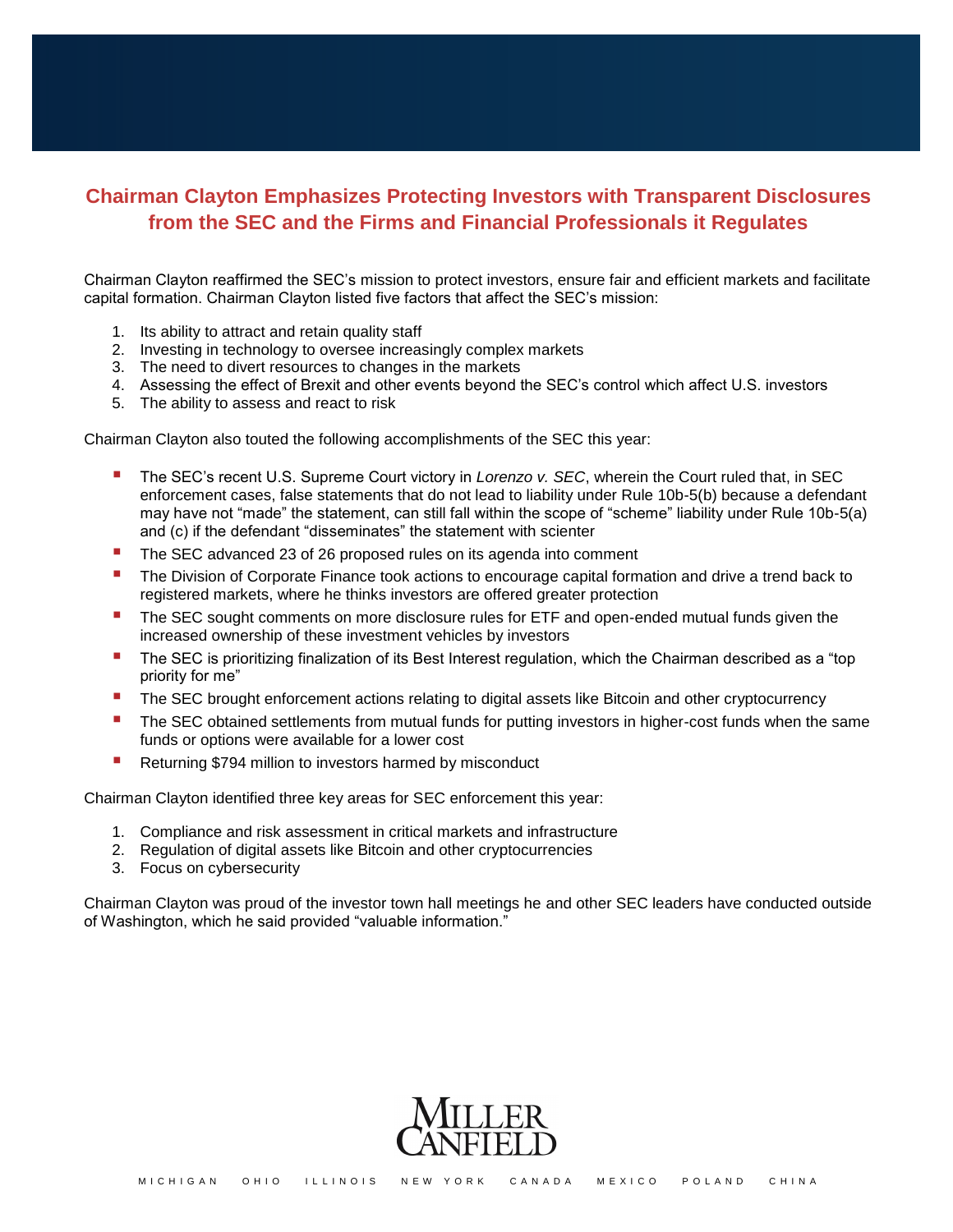## **Division of Enforcement Panel**

Enforcement co-directors Stephanie Avakian and Steven Peikin moderated an interesting and insightful panel discussion of how the SEC handles litigation and the Wells process, among other things.

#### *Lorenzo v. SEC*

The Division was happy with the Supreme Court's decision in *Lorenzo v. SEC*, which held, in the context of an SEC administrative enforcement proceeding, that disseminating a false statement that a defendant does not "make" under the Court's *Janus* decision can still lead to securities fraud liability under Rule 10b-5(a) and (c) if the defendant "disseminates" the statement with scienter. The Division outlined three things about the *Lorenzo*  decision that if found significant:

- The Court's recognition that the same conduct can violate more than one sub-section of Rule 10b-5
- That misstatements can violate Rule 10b-5(a) and (c), not just Rule 10b-5(b), to which the Court's *Janus* decision applies
- **Disseminating a false statement with scienter to defraud is covered by Rule 10b-5(a) and (c) even if the** defendant is not a "maker" of the statement under *Janus*

The Division anticipates significant motion practice in pending cases based on the *Lorenzo* decision. The Division anticipates that defense lawyers will try to limit the Court's holding to defendants who "disseminate" a false statement. The SEC takes the position that *Lorenzo* is not so limited, and applies to defendants who create, direct the creation of, or disseminate false statements. The dissenting justices in the *Lorenzo* case opined that the Court's holding would render a "dead letter" the Court's *Janus* decision and its requirement that defendant's "make" a false statement in order to be liable under Rule 10b-5.

The SEC "Judicial and Legislative Developments" panel remarked that *Lorenzo* will result in "broader applicability" of Rule 10b-5(a) and (c) claims in SEC actions, but that *Lorenzo* will have "limited applicability to private actions" because of the additional requirements of private plaintiffs to plead and prove the PSLRA requirements of specific misstatements, heightened scienter, loss causation and reliance.

The SEC disagreed with the position of the *Lorenzo* dissent that the Court's opinion rendered *Janus'*s "maker" requirement a "dead letter" because *Janus* will still save an SEC defendant who neither made nor disseminated a false statement. And not every "mail clerk" who sends a fraudulent statement will be liable unless the SEC can show deceptive conduct and scienter.

The Enforcement Division indicates that jury instructions will be very important, and that the SEC will focus on drafting these in ways that give it the most leeway to have as many sub-sections of Rule 10b-5 possible apply to the charged conduct. The SEC's view is that *Lorenzo* will hamper attempts by defense lawyers to "carve out" and limit certain conduct to certain sub-sections of Rule 10b-5. However, the *Lorenzo* Court did say that prior precedent would guide 10b-5 litigation, and that precedent did recognize specific types of claims that satisfy subsections (a) and (c) but not (b), and that said conduct needed to be specifically pled under the pertinent subdivision in private actions.

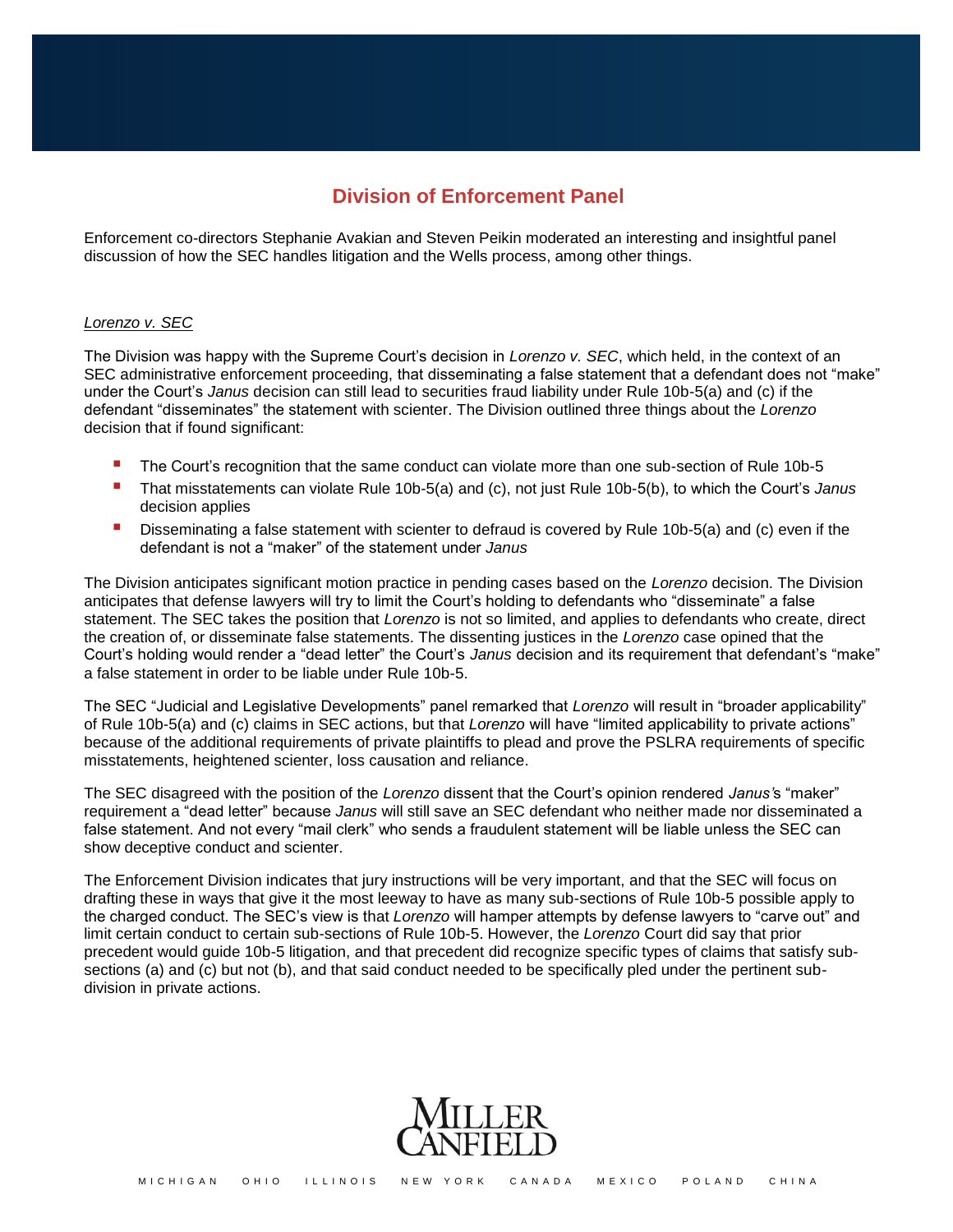#### *Cooperation*

The Division set forth some illuminating examples of what types of cooperation will result in the best credit possible with the SEC:

- Develop good relationships with the Staff and Enforcement lawyers
- **Develop an investigation plan and narrow issues with fact presentations to the Staff**
- **Reformat search terms and custodians during internal investigations that focuses and streamlines the** SEC's investigation
- Narrow document requests to "eliminate the noise" and tailor the production to what the SEC is looking into
- I Identify witnesses in a timely manner, or identify witnesses the SEC didn't know about
- Be upfront and prompt about identifying issues

The Division indicated it was unlikely it would formalize its Seaboard Report addressing cooperation by companies to make it more like the DOJ's cooperation standards, which are more prescriptive of what conduct will receive what credit. The SEC indicated this gave it more flexibility, but with the trade-off that its cooperation credit could be more inconsistent.

The Division recommends that attorneys review the settlement terms with the SEC's settlement with Gladius Network LLC, which describes the cooperation and self-reporting that resulted in a settlement with no fine and limited undertakings in misconduct related to an unregistered initial coin offering.

The Division said that companies should not be averse to early meetings before the company has all the answers because that dialogue could still prove helpful to the SEC and thus the company. The Division indicated it would not require a privilege waiver by the company as a condition of extending cooperation credit, but that failure to waive the privilege may result in the deduction of cooperation credit. Counsel should work closely with the SEC to carefully balance protecting the privilege versus obtaining cooperation credit to strike the right balance given the facts of the case.

The Division discussed the strategy of companies remediating misconduct early, rather than saving remediation as a "chit" to use during settlement negotiations. The SEC's view is that remediating early may eliminate that obligation in the context of the settlement.

The Division recognized how unpopular companies viewed the SEC's imposition of an independent compliance consultant (ICC). Factors the SEC considers in determining whether to impose an ICC include how much damage was caused by the fraud and how high up in the company the misconduct occurred. The SEC will consider a hybrid of ICC and self-reporting on remedial measures, so that the ICC's role is tailored to the specific misconduct at issue.

As for multi-agency investigations, the SEC indicated it will seek global resolutions and will work with other state or federal agencies to split the penalty among the agencies.

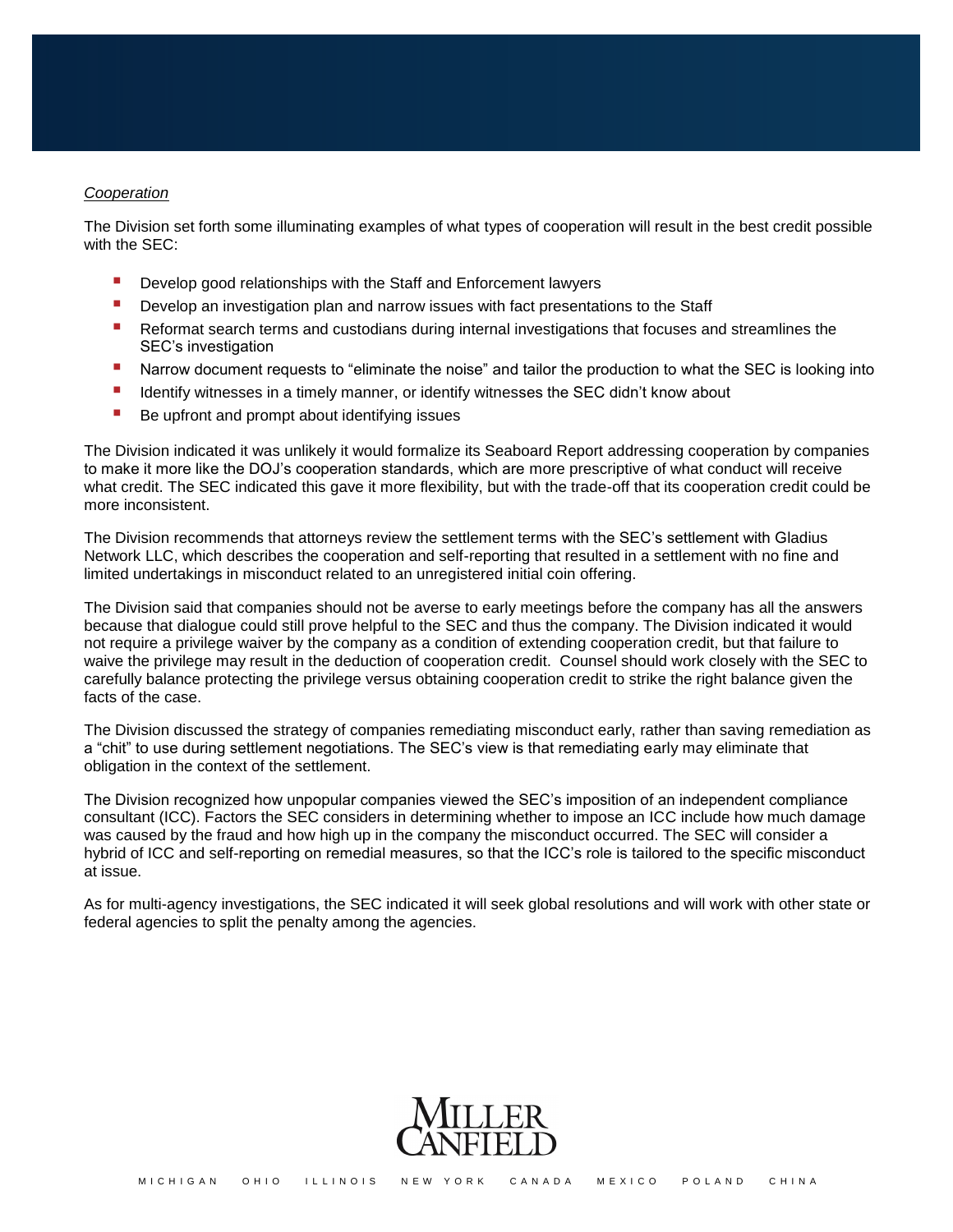#### *Effective Advocacy in Wells Meetings and Submissions*

Recommendations by the Division for lawyers engaging in the Wells process included the following:

- Prioritize and focus on what's most important and what's really in dispute. For example, don't attack every single statute identified in the Wells Notice, don't spend five pages defining the standards for pleading a Section 10(b) claim, etc. Don't take all 40 pages just to take them, or use 10 point, single-spaced typing to maintain a 40-page limit. Brevity is the best policy.
- Be realistic on what role the Wells submission is serving is it meant to convince the SEC not to bring any charges, or that the SEC should not bring any scienter claims – and craft your submission accordingly.
- Don't tell the Division that the Commission won't support its recommendation, or cite speeches or comments from individual Commissioners to try and make this point. The Division explained it is going to discuss this case and its specific facts with the Commissioners, and Commissioner speeches just aren't relevant to this process.
- Consider specifically telling the Division about specific documents or witness testimony that may not get into evidence and that will prevent them from proving their claims. When a Wells Notice is issued, the SEC has developed an "opening statement" detail of its case, so specifically discussing problems the SEC may have at trial will get their attention. The Division descried as "significantly effective" a presentation that revolved around the jury instructions and how certain documents, evidence issues and testimony elicited on cross examination would prevent the SEC from proving the elements charged in the jury instructions.
- If the SEC wants a pre-Wells statement, it may reach out for a whitepaper on a certain issue before a Wells Notice issues or a Wells meeting is held. Defense lawyers should weigh whether an early submission infers a presumption about liability.
- The SEC said that submitting expert reports with a Wells submission is only persuasive if it is of the type and quality that would be admissible in Court. Reports that are cursory and don't critically examine the facts will not be helpful; the SEC knows you will likely have an expert at trial and won't be discouraged by that fact so don't produce a shoddy report just to make that point; it will only hurt your credibility.
- Be thoughtful about requesting that high-level directors attend Wells meetings rather than staff.

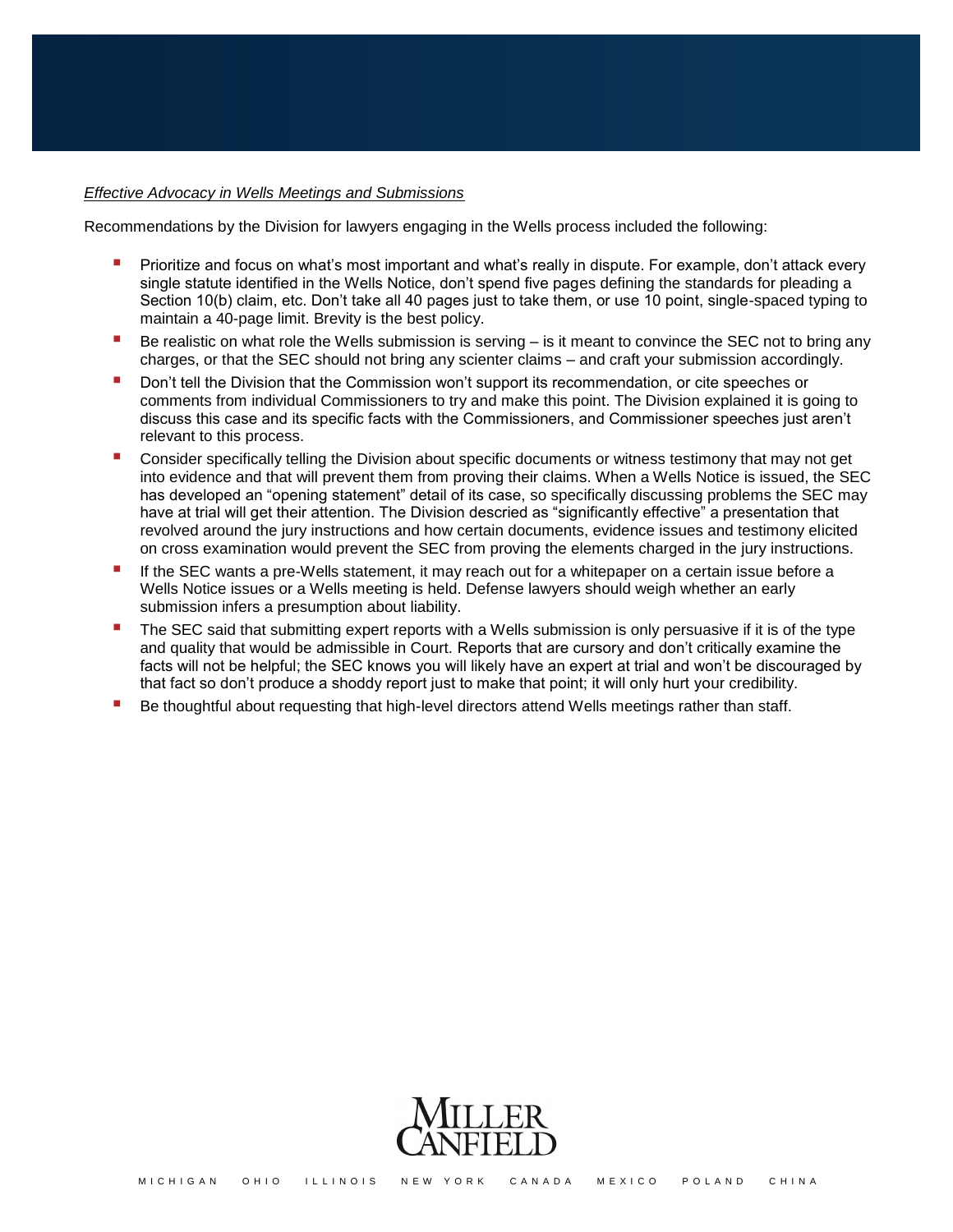### **Office of Compliance, Inspections & Examinations (OCIE) Panel**

OCIE leaders were candid about the adverse affect the government shutdown had on its oversight operations of investment advisers, lamenting that FINRA didn't have that problem as a private SRO and thus could keep up its examinations of broker dealers during the shutdown.

Areas of focus for OCIE in the coming year include the following:

- Best Interest Regulation is a key priority. OCIE needs to develop "inspectable criteria" to examine broker dealers on this standard and then develop a reasonable sample size of broker dealers to examine.
- Focus on how the EU GDPR (General Data Protection Regulation) and similar data protection laws affect U.S. market participants. It is a challenge for OCIE to determine how U.S. investors and firms fit into the GDPR.
- **Brexit is an additional challenge because the U.K. has its own data protection laws and regulations.**
- **Regulating National Statistical Rating Agencies (NSROs) and eight areas posing the greatest risk.**
- **E** Creation of a credit rating subcommittee that will make recommendations to FINSAC (Financial Sector Advisory Center).
- Focus on high-risk areas and newly registered registrants to ensure compliance programs are adequate.
- **Capital protection ensure firms are developing programs to protect investor funds in the event the firm** fails.
- Micro-cap securities focus is on these securities because they tend to hit the retail investor sector harder.
- OCIE has reviewed all Investment Adviser (IA) deficiency letters and developed a top 10 list of IA deficiencies, the top five of which are:
	- **Custody**
	- Compliance
	- **Regulatory filings**
	- Code of Ethics
	- Books and records

#### **Division of Trading and Markets Panel**

The Best Interest Regulation ("Regulation BI") is a top priority for this Division. It has received over 6,000 comment letters for this rule, which it says has three primary components:

- 1. Disclosure
- 2. Duty of care
- 3. Conflicts

Regulation BI will also enhance broker dealer suitability obligations. Former SEC Chairman Paul Atkins advised the SEC to be very careful about the duties it imposes on broker dealers because of what he dubbed the "feeding frenzy of trial attorneys" that will follow the Rule's implementation.

The Division is also focusing on equity market structuring, including: 1) reviewing fund transaction fees; 2) an Alternative Trading Systems (ATS) disclosure rule; and 3) broker ordering transparency.

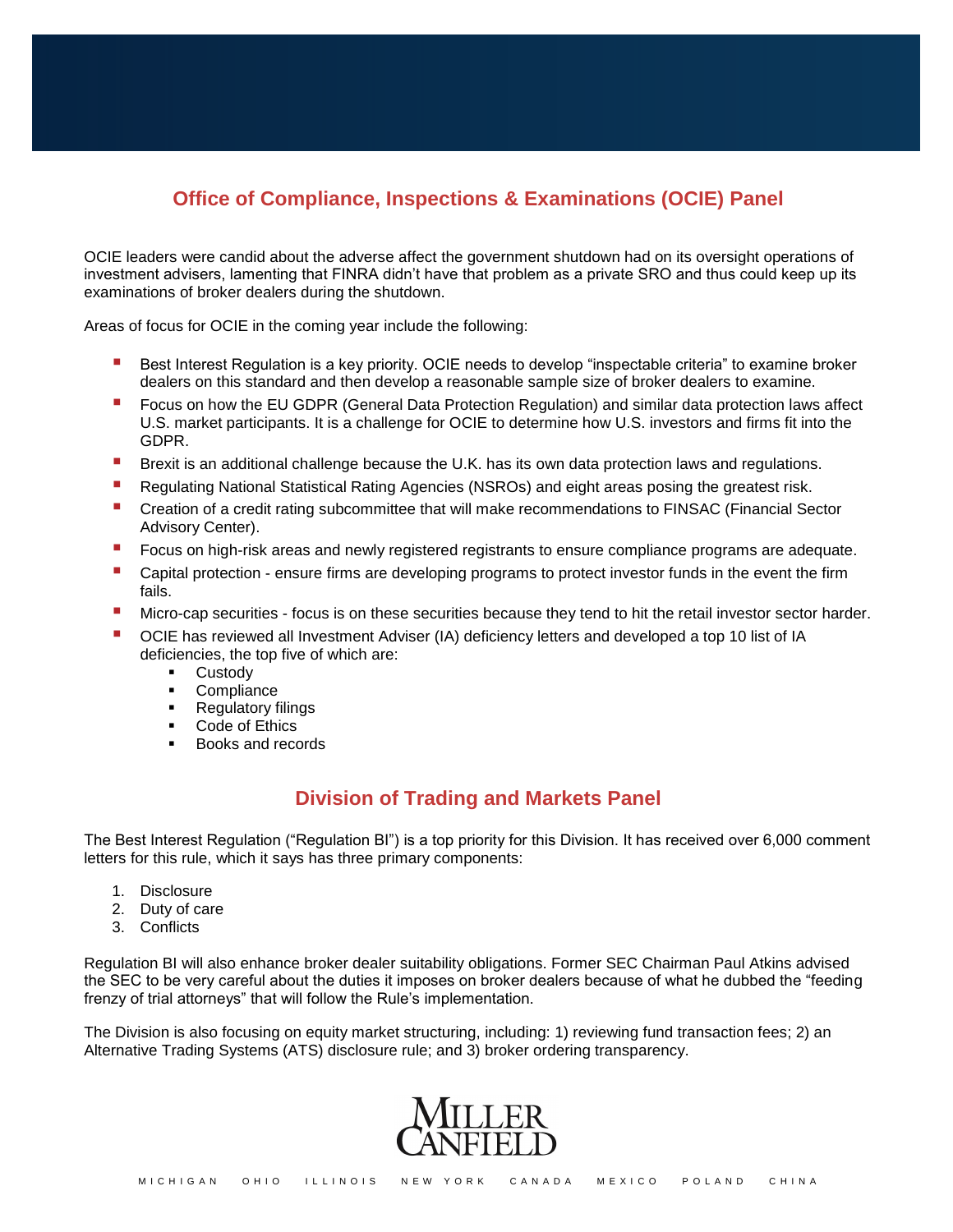## **Comments of Commissioner Robert Jackson**

Commissioner Jackson identified three areas of focus and interest he has over the coming year, with the following viewpoints:

- 1. Best Interest Standard The SEC needs to find a way to get this rule done, but it should be a bipartisan effort. This will be a "long litigated" rule in the markets and in the courts in his view, so he feels it's important that the Commission be unified on it.
- 2. Cybersecurity He supported the SEC's recent guidance on cybersecurity, but he would go further and require studies of how hackers are attacking and using corporate information.
- 3. Reduce the cost of taking companies public Specifically, Commissioner Jackson would like to revisit the 7% spread companies pay when going public. Given advances in technology, this amount should be lower in his view.

Commissioner Jackson also had some interesting comments about how insider-trading case law fits into today's market structure and realities. He is not sure whether the SEC could or should write a rule on insider trading, but he thinks the case law and how it has developed deserves a hard look.

Commenting on robo-advisers, he thinks that while they may lower the cost of access to the capital markets for smaller investors, our society won't "innovate away" the desire of investors to discuss their financial investments face-to-face with a human being.

#### **Comments of Commissioner Hester Peirce**

Using an interesting "SEC Secret Garden" theme, Commissioner Peirce opined on the importance of publication of and access to various SEC guidance and interpretations it periodically offers and which are not subject to judicial review or appeal. Some market participants have dubbed these SEC proclamations "secret rules" that only larger participants, with sophisticated lawyers, can access and use. Commissioner Peirce said that the SEC has made strides in making its interpretations more transparent, including a reminder that SEC No-Action letters were previously not published, but now are and are accessible more easily via the internet.

Commissioner Peirce reminded participants that the SEC can only act through its appointed Commissioners, rather than Staff guidance and interpretations. But the Staff guidance and interpretations, like No-Action letters, do provide helpful, tailored guidance to unique issues that may arise in implementing a Rule or securities law based on specific facts. That process also may help refine some "clunky" SEC rules. All of this helps make Staff guidance more transparent and consistent, and permits the full Commission to monitor Staff guidance. The SEC Staff will sometimes withdraw previously issued No-Action letters that become outdated based on current market realities.

Commissioner Peirce said firms should not be reviewed or examined against unpublished No-Action letters, "draft" Staff guidance, or private discussions with Staff or Commissioners. This, Commissioner Peirce opined, "crosses the line" into "secret laws." She indicated that the public needs to be able to assess whether the SEC is abiding by the limits on its legislative authority from Congress.

She confirmed that SEC Staff guidance is informed by public comment and debate, and is reviewable by the public and the SEC Commissioners.